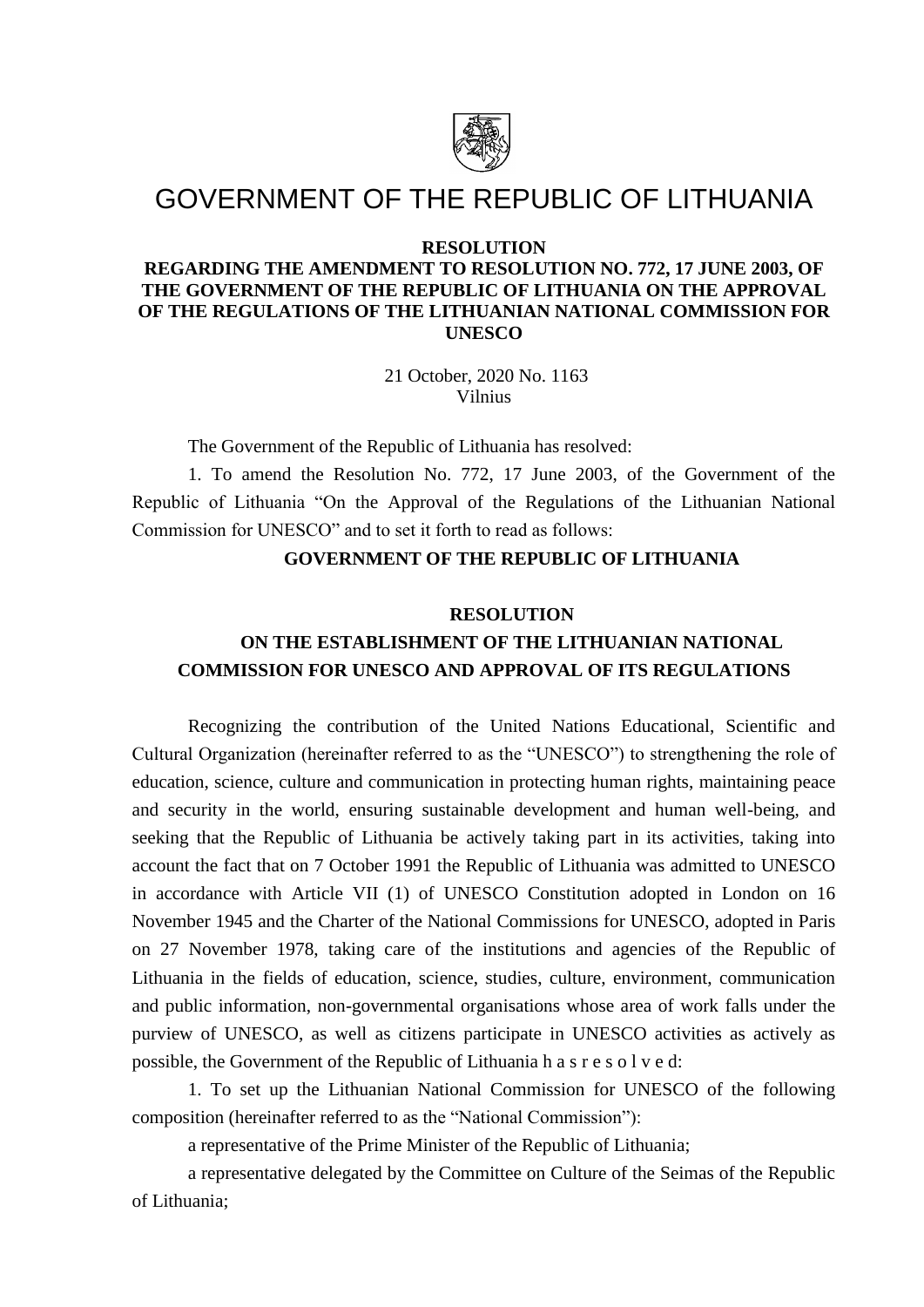a representative delegated by the Committee on Education and Science of the Seimas of the Republic of Lithuania;

a representative (a political (personal) appointee) of the Ministry of Environment of the Republic of Lithuania;

a representative (a political (personal) appointee) of the Ministry of Economy and Innovation of the Republic of Lithuania;

a representative (a political (personal) appointee) of the Ministry of Culture of the Republic of Lithuania;

a representative (a political (personal) appointee) of the Ministry of Social Security and Labour of the Republic of Lithuania;

a representative (a political (personal) appointee) of the Ministry of Education, Science and Sports of the Republic of Lithuania;

a representative (a political (personal) appointee) of the Ministry of Foreign Affairs of the Republic of Lithuania;

a representative of the Lithuanian Council for Culture;

a representative of the Department of Cultural Heritage under the Ministry of Culture;

a representative of the Research Council of Lithuania;

a representative of the National Agency for Education;

a representative of the State Service for Protected Areas under the Ministry of Environment;

a representative of the Association of Local Authorities in Lithuania;

representatives of the National Committees for UNESCO Programmes (two), representatives of non-governmental organisations and/or experts outside them (six) proposed by the Secretariat of the Lithuanian National Commission for UNESCO, taking into account UNESCO Programmes, projects and priorities of Lithuania in issues relevant to UNESCO and international community within the purview of UNESCO.

2. A member of the National Commission who is temporarily unable to carry out his/her duties (due to illness, leave, business trips or other important reasons), except for representatives of the National Committees for UNESCO Programmes and representatives of non-governmental organisations and/or experts outside them, shall be replaced by an alternate member delegated by the relevant authority together with the member of the National Commission. Alternates shall have all the rights and duties of a member of the National Commission, except for the right to be elected as a Chairman or Deputy Chairman of the National Commission.

3. To delegate to the Prime Minister to approve the personal composition of the National Commission (members and alternates of the National Commission).

4. To approve the Regulations of the Lithuanian National Commission for UNESCO (annexed)."

2. To determine that the National Commission, established in accordance with the provisions of the Resolution No. 772 of 17 June 2003 of the Government of the Republic of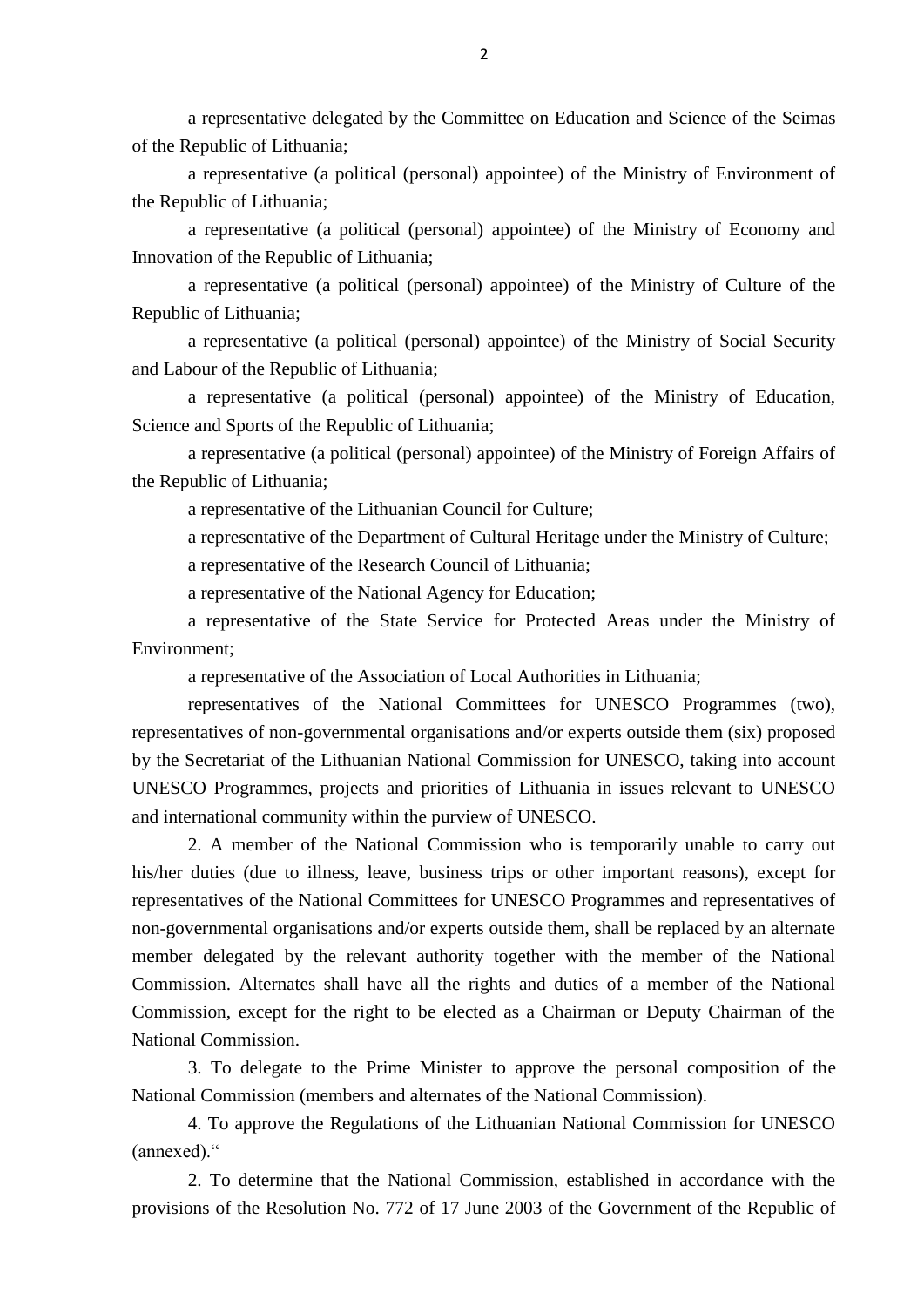Lithuania "On the Approval of the Regulations of the Lithuanian National Commission for UNESCO" that have been in force prior to the entry into force of this Resolution, shall act until setting up the Regulations of the Lithuanian National Commission for UNESCO approved by this Resolution.

Prime Minister Saulius Skvernelis

Minister of Culture Mindaugas Kvietkauskas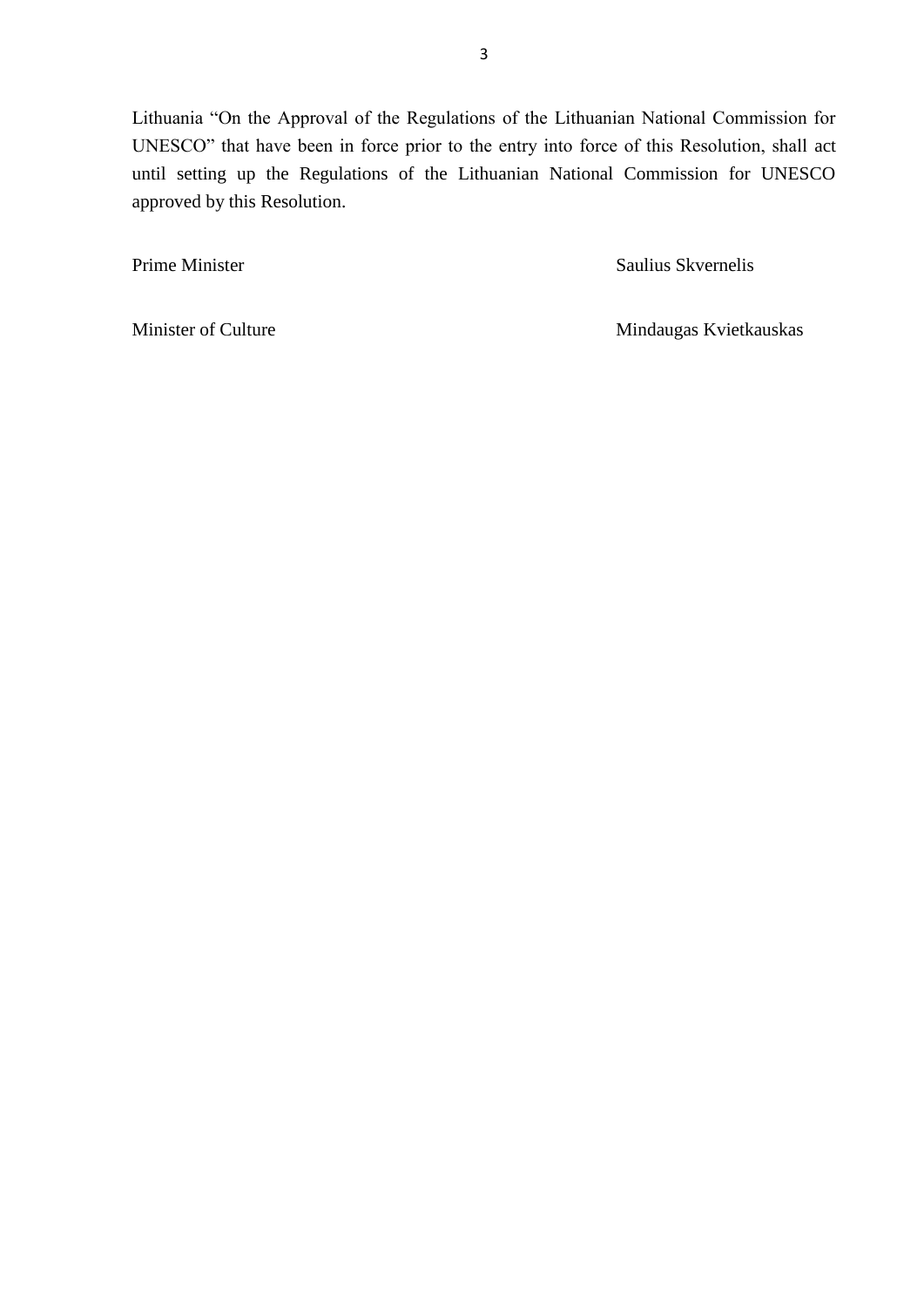APPROVED by Resolution No 772 of 17 June 2003 of the Government of the Republic of Lithuania (new version: Resolution No 1163 of 21 October 2020 of the Government of the Republic of Lithuania)

### **REGULATIONS OF THE LITHUANIAN NATIONAL COMMISSION FOR UNESCO**

### **CHAPTER I GENERAL PROVISIONS**

1. The Lithuanian National Commission for UNESCO (hereinafter referred to as the "National Commission") shall act as an unincorporated institution accountable to the Government of the Republic of Lithuania, the main objectives of which shall be to contribute to the active participation of the Republic of Lithuania in the activity of the United Nations Educational, Scientific and Cultural Organization (hereinafter referred to as the "UNESCO") and implementation of the provisions of the UNESCO conventions and recommendations as well as objectives of the programmes and projects in the Republic of Lithuania.

2. In its activities, the National Commission shall adhere to the Constitution of the Republic of Lithuania, international treaties of the Republic of Lithuania, laws of the Republic of Lithuania, resolutions of the Government, other legal acts, as well as the UNESCO Constitution, the Charter of National Commissions for UNESCO, other UNESCO legal acts and the Regulations of the Lithuanian Commission for UNESCO (hereinafter referred to as the "Regulations").

3. The National Commission shall be assisted by the Secretariat of the Lithuanian National Commission for UNESCO (hereinafter referred to as the "Secretariat of the National Commission") which shall provide the administrative, organisational and technical framework for the implementation of the activity objectives and functions of the National Commission provided for in the Regulations.

#### **CHAPTER II**

### **OPERATING STRUCTURE, FUNCTIONS AND RIGHTS OF THE NATIONAL COMMISSION**

4. The National Commission shall consist of 23 members appointed for 4 years and for a maximum of two terms. The National Commission shall consist of representatives (political (personal) appointees) of state institutions and agencies whose area of work falls under the purview of UNESCO, representatives of other state institutions and agencies with expertise in UNESCO competence areas, representatives of non-governmental organisations and/or experts outside them.

5. If a member of the National Commission is unable to continue to participate in the activities of the National Commission due to objective reasons (termination of public service or employment, illness, etc.), another representative of the entity delegating to the National Commission shall be delegated for the remaining term.

6. The National Commission shall be chaired by the Chairman of the National Commission or, in his absence, by the Deputy Chairman. The National Commission shall function through the Conference of the National Commission and the Executive Committee of the National Commission (hereinafter referred to as the "Executive Committee"). The Chairman of the National Commission, Deputy Chairman and the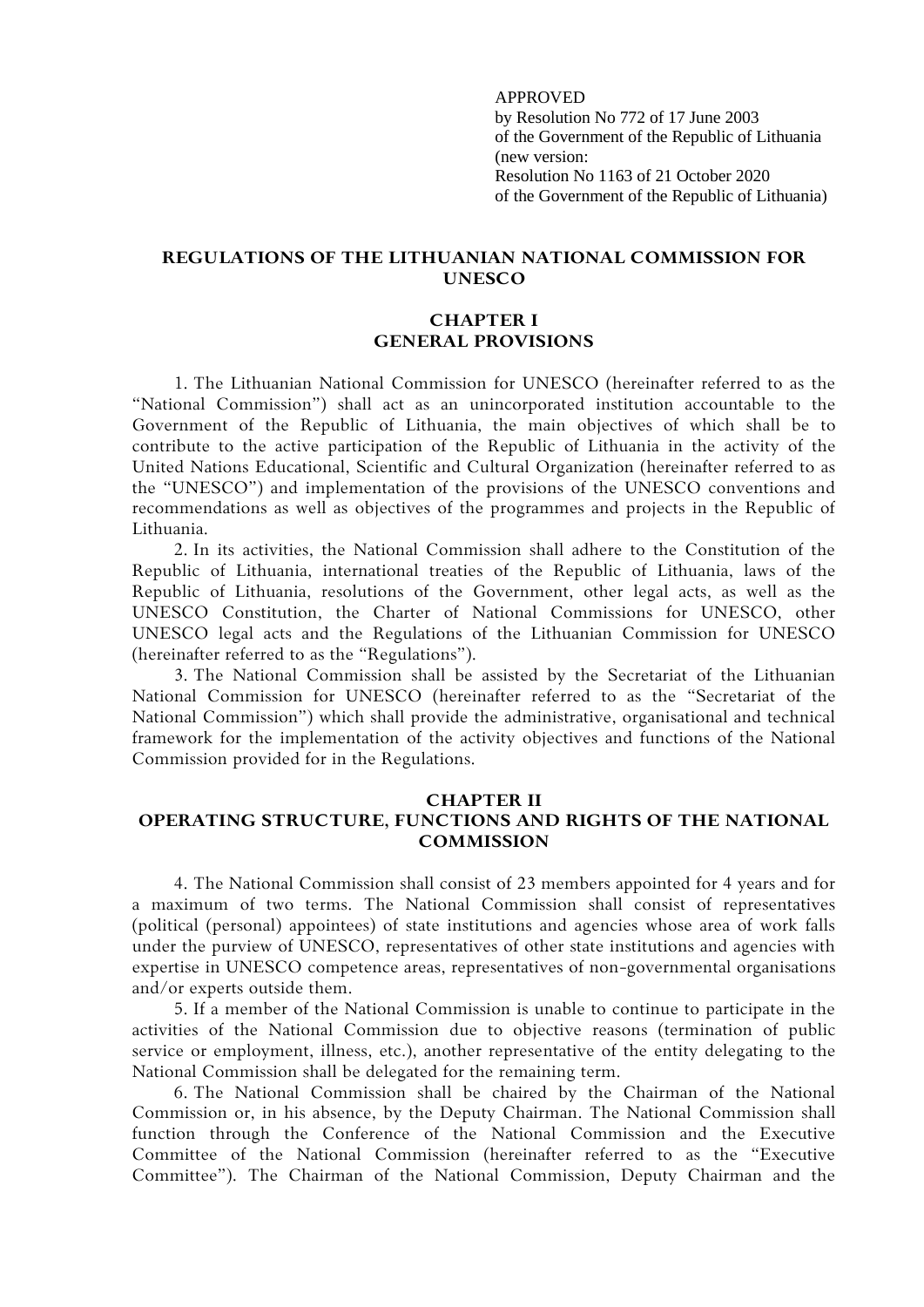Executive Committee shall be elected by the Conference of the National Commission by a simple majority of the members of the National Commission.

7. In pursuit of its operational objectives, the National Commission shall perform the following functions:

7.1. submit proposals and expert assessment to the Government, as well as to the Ministry of Environment of the Republic of Lithuania, Ministry of Economy and Innovation of the Republic of Lithuania, Ministry of Culture of the Republic of Lithuania, Ministry of Social Security and Labour of the Republic of Lithuania, Ministry of Education, Science and Sports of the Republic of Lithuania, Ministry of Foreign Affairs of the Republic of Lithuania and others state institutions and agencies whose area of work falls under the purview of UNESCO (hereinafter referred to as the "responsible authorities") regarding state policies and priorities in the implementation of UNESCO activities in Lithuania, coordination of state institutions and agencies and inclusion of measures related to UNESCO activities in planning documents prepared by the Government;

7.2. submit proposals to the Government, responsible authorities, municipal institutions and agencies whose area of work falls under the purview of UNESCO, non-governmental organisations regarding the implementation of UNESCO conventions and recommendations, UNESCO programmes and projects relevant to Lithuania, as well as decisions adopted by UNESCO governing agencies;

7.3. inform the Government, responsible authorities, municipal institutions and agencies whose area of work falls under the purview of UNESCO, non-governmental organisations, as well as the public about the resolutions and recommendations adopted by UNESCO, provide other relevant information related to UNESCO activities;

7.4. together with the Secretariat of the National Commission, responsible authorities and independent experts, monitor the implementation of the provisions of UNESCO conventions and recommendations as well as programmes and projects in Lithuania;

7.5. together with the Secretariat of the National Commission, in cooperation with the responsible authorities and independent experts, submit proposals to the Ministry of Foreign Affairs and other responsible authorities on the positions of the Republic of Lithuania at the sessions of UNESCO General Conference, Executive Council, Intergovernmental Committees of Conventions and other UNESCO events;

7.6. together with the Secretariat of the National Commission, responsible authorities and independent experts, participate in the preparation and provision of information to UNESCO on the programmes, projects and other issues implemented in Lithuania within the purview of the National Commission;

7.7. cooperate with the UNESCO Secretariat, foreign National Commissions and experts, representatives of Lithuanian state and municipal institutions and agencies, nongovernmental organisations and citizens, UNESCO Goodwill Ambassadors, UNESCO Associated Schools as well as University Twinning and Networking Programme (UNITWIN)/UNESCO Chairs;

7.8. annually account to the Government on its activities.

8. The National Commission, in implementing its objectives and performing the established functions, shall be entitled to:

8.1. request and receive information from the responsible authorities, municipal institutions and agencies whose area of work falls under the purview of UNESCO and nongovernmental organisations on the implementation of the provisions of UNESCO conventions, programmes and projects in Lithuania, as well as on other issues related to the activities of the National Commission;

8.2. submit proposals related to UNESCO activities and oriented towards the Government Programme and the Plan of Implementation of the Government Programme to the Government and responsible authorities, as well as proposals related to the implementation of UNESCO objectives to municipal institutions and agencies, nongovernmental organisations and the public;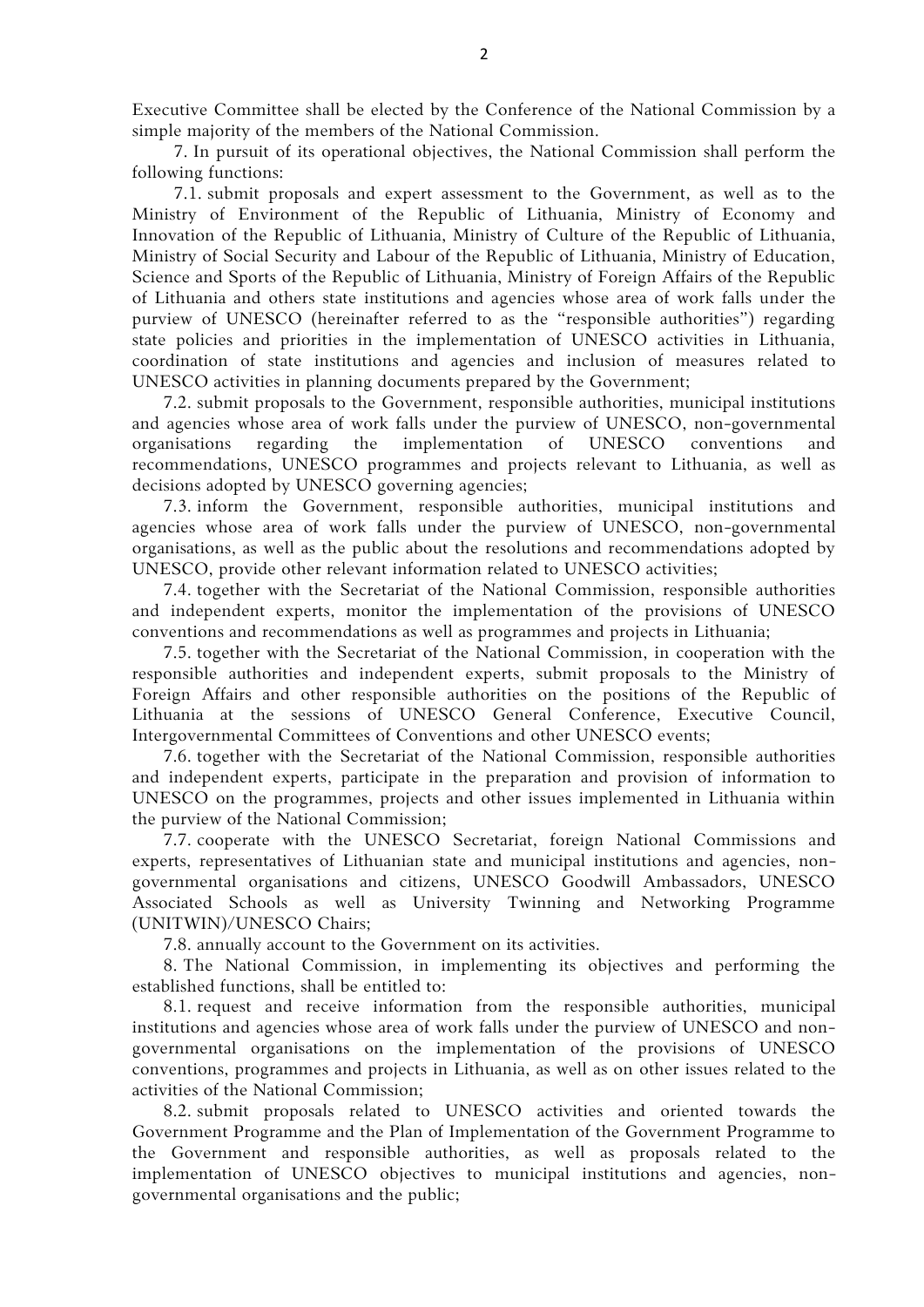8.3. mobilise representatives of responsible authorities, municipal institutions and agencies whose area of work falls under the purview of UNESCO, non-governmental organisations and independent experts for the preparation of draft UNESCO strategic documents and implementation of the provisions of UNESCO conventions and recommendations, programmes and projects in Lithuania;

8.4. set up National Committees for UNESCO Programmes, as well as to set up ad hoc committees and working groups, which may include members of the National Commission, representatives of the responsible authorities, municipal institutions and agencies whose area of work falls under the purview of UNESCO, non-governmental organisations and independent experts; use these committees and working groups to perform the functions of the National Commission.

### **CHAPTER III CONFERENCE OF THE NATIONAL COMMISSION**

9. The supreme governing body of the National Commission shall be the Conference convening at least twice a year. Extraordinary meetings of the Conference may be convened as necessary on the initiative of the Chairman of the National Commission, upon request of the Executive Committee or the Secretary General of the Secretariat of the National Commission or upon request of at least five members of the National Commission.

10. The Conference of the National Commission shall be chaired by the Chairman of the National Commission or, in his absence, by the Deputy Chairman. The Secretary General of the Secretariat of the National Commission shall also act as a Secretary of the Conference of the National Commission. The Conference of the National Commission shall be chaired by a representative of the Prime Minister of the Republic of Lithuania until the Chairman of the National Commission is elected.

11. The Conference of the National Commission shall consist of the members of the National Commission. If necessary, representatives of the responsible authorities, municipal institutions and agencies whose area of work falls under the purview of UNESCO, nongovernmental organisations and independent experts may be invited to the conference of the National Commission as observers.

12. The Conference of the National Commission shall:

12.1. consider, approve and submit proposals and expert assessment to the Government and responsible authorities regarding the state policies and priorities for the implementation of UNESCO activities in Lithuania and the coordination of actions of state institutions and agencies as well as the inclusion of measures related to UNESCO activities in planning documents prepared by the Government;

12.2. consider, approve and submit proposals to the Government, responsible authorities, municipal institutions and agencies whose area of work falls under the purview of UNESCO and non-governmental organisations regarding the implementation of UNESCO conventions and recommendations, UNESCO programmes and projects relevant to Lithuania, as well as resolutions adopted by UNESCO governing bodies;

12.3. consider and approve the annual activity plan of the National Commission;

12.4. consider and submit to the Government the annual report on the activities of the National Commission, consider and approve other reports, evaluate the performance of the national committees, ad hoc committees and working groups of the UNESCO programmes;

12.5. consider and approve proposals regarding the amendment of the Regulations and the composition of the National Commission;

12.6. elect the Chairman of the National Commission, the Deputy Chairman and the members of the Executive Committee;

12.7. taking into account UNESCO programmes and projects relevant to Lithuania, establish national committees for UNESCO programmes, as well as ad hoc committees and working groups, determine the objectives of their activities;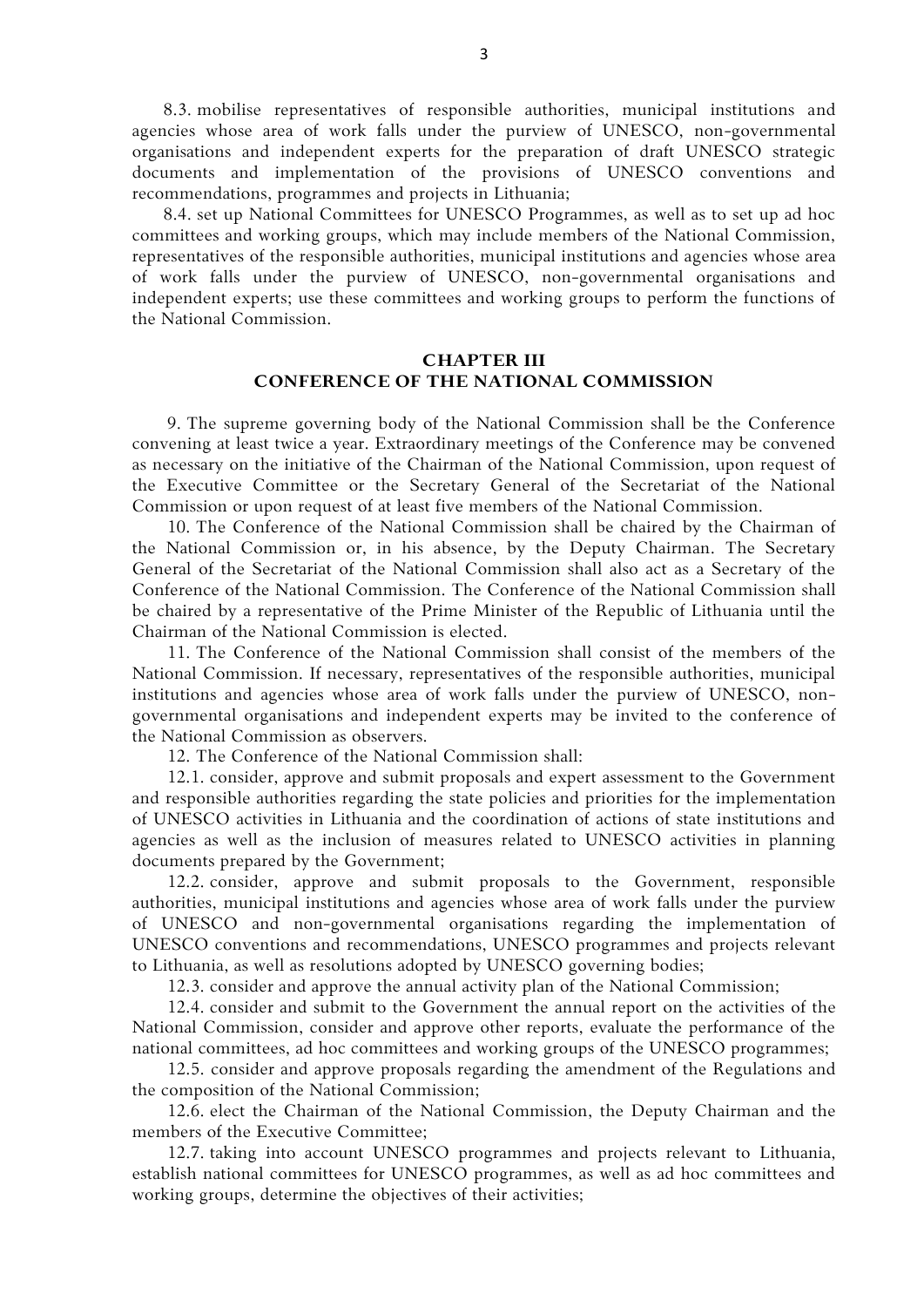12.8. solve other issues within the purview of the National Commission.

13. Meetings of the Conference of the National Commission shall be legal if at least half of the members of the National Commission are present. Decisions of the National Commission shall be adopted by a simple majority of the members of the National Commission. In the event of a tie, the vote of the Chairman of the National Commission shall be taken or, in his absence, the vote of the Deputy Chairman, until the Chairman of the National Commission is elected – the vote of the representative of the Prime Minister.

14. Members of the National Commission shall attend the meetings of the Conference of the National Commission.

15. The National Commission shall be entitled to organise the meetings of the Conference of the National Commission and to adopt the decisions of the National Commission remotely in real time by electronic means. When adopting the resolutions of the National Commission in this way, the identification of the member of the National Commission and the results of his/her voting shall be ensured.

### **CHAPTER IV CHAIRMAN OF THE NATIONAL COMMISSION**

16. The Chairman of the National Commission or, in his absence, the Deputy Chairman shall:

16.1. together with the Secretary General of the Secretariat of the National Commission, organise the activities of the Conference of the National Commission and the Executive Committee;

16.2. chair the Conference of the National Commission and the Executive Committee;

16.3. ensure the implementation of the resolutions of the National Commission and the resolutions of the Executive Committee;

16.4. represent the National Commission in cooperation with the responsible authorities, municipal institutions and agencies within the purview of UNESCO, nongovernmental organisations, the UNESCO Secretariat and the National Commissions of other Member States;

16.5. submit proposals to state and municipal institutions and agencies to participate in UNESCO events, programmes and projects.

### **CHAPTER V EXECUTIVE COMMITTEE OF THE NATIONAL COMMISSION**

17. The Executive Committee shall consist of 7 members: 6 members of the National Commission and a Chairman of the National Commission. The Secretary General of the Secretariat of the National Commission shall also act as a Secretary of the Executive Committee.

18. Meetings of the Executive Committee shall be held at least once every 3 months.

19. Other members of the National Commission may attend meetings of the Executive Committee as observers. If necessary, representatives of the responsible authorities, municipal institutions and agencies whose area of work falls under the purview of UNESCO, non-governmental organisations and independent experts may be invited to the Conference of the National Commission as observers.

20. Meetings of the Executive Committee shall be legal if at least half of the members of the Executive Committee, including the Chairman of the National Commission, are present. Decisions of the Executive Committee shall be taken by a simple majority of the members of the Executive Committee. In the event of a tie, the Chairman of the National Commission shall have the casting vote.

21. The Executive Committee shall be entitled to organise the meetings and adopt the decisions of the Executive Committee remotely in real time by electronic means. When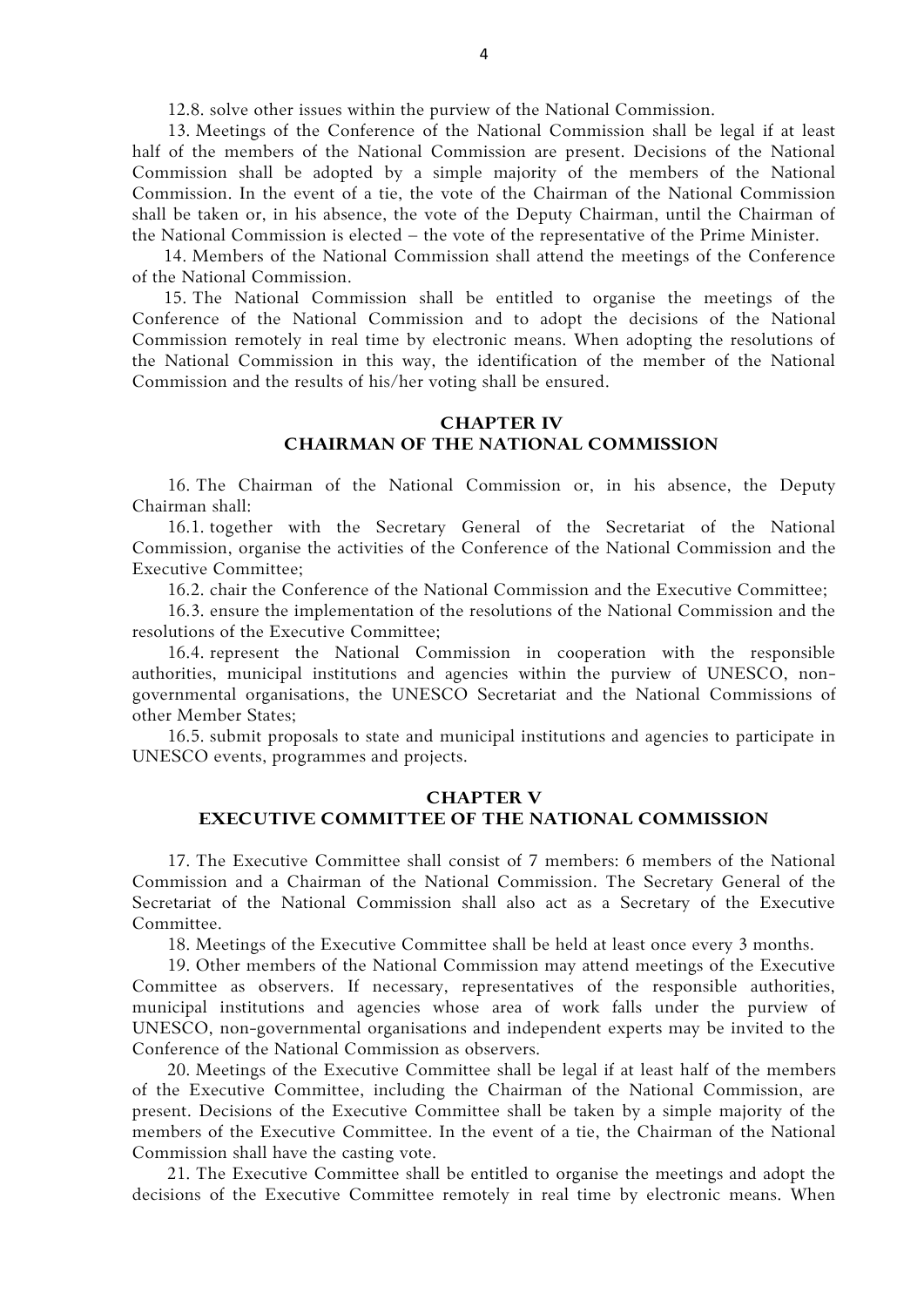adopting the decisions of the National Commission in this way, the identification of the member of the Executive Committee and the results of his/her voting shall be ensured.

22. The Executive Committee, in pursuit of the objectives of the National Commission, shall:

22.1. together with the Secretariat of the National Commission, prepare draft proposals to the Government and responsible authorities regarding the state policies and priorities for the implementation of UNESCO activities in Lithuania and the coordination of actions of state institutions and agencies as well as the inclusion of measures related to UNESCO activities in planning documents prepared by the Government;

22.2. ensure the implementation of the decisions of the National Commission;

22.3. inform the Government, responsible authorities, municipal institutions and agencies whose area of work falls under the purview of UNESCO, non-governmental organisations and the public about the resolutions and recommendations adopted by UNESCO, as well as provide other relevant information related to UNESCO activities;

22.4. together with the Secretariat of the National Commission, responsible authorities and independent experts, monitor the implementation of the provisions of UNESCO conventions and recommendations as well as programmes and projects in Lithuania;

22.5. together with the Secretariat of the National Commission, in cooperation with the responsible authorities and independent experts, submit proposals to the Ministry of Foreign Affairs and other responsible authorities on the positions of the Republic of Lithuania at the sessions of UNESCO General Conference, Executive Council, Intergovernmental Committees of Conventions and other UNESCO events;

22.6. together with the Secretariat of the National Commission, responsible authorities and independent experts, participate in the preparation and provision of information to UNESCO on the programmes, projects and other issues implemented in Lithuania within the purview of the National Commission;

22.7. decide on the composition and functioning of the national committees, ad hoc committees and working groups of the UNESCO programmes, use these committees and working groups to perform the functions of the Executive Committee;

22.8. make decisions regarding the granting of patronage (project custody) of the National Commission;

22.9. submit proposals to the Conference of the National Commission regarding the amendment of the Regulations and the composition of the National Commission;

22.10. together with the Secretariat of the National Commission, prepare the agenda of the Conference of the National Commission, prepare and submit to the Conference of the National Commission the draft annual activity plan of the National Commission and the draft annual activity report of the National Commission;

22.11. solve other matters within the purview of the Executive Committee.

23. Members of the Executive Committee shall attend meetings of the Executive Committee.

### **CHAPTER VI NATIONAL COMMITTEES FOR UNESCO PROGRAMMES**

24. The National Committees for UNESCO Programmes shall be established taking into account the UNESCO programmes relevant to Lithuania.

25. The National Committees for UNESCO Programmes, in pursuit of the objectives set by the UNESCO programmes and the National Commission, shall:

25.1. carry out the analysis of UNESCO activity documents, in coordination with the Executive Committee, submit proposals for amendments to the relevant secretariats for UNESCO programmes, make public the relevant UNESCO programmes and their objectives;